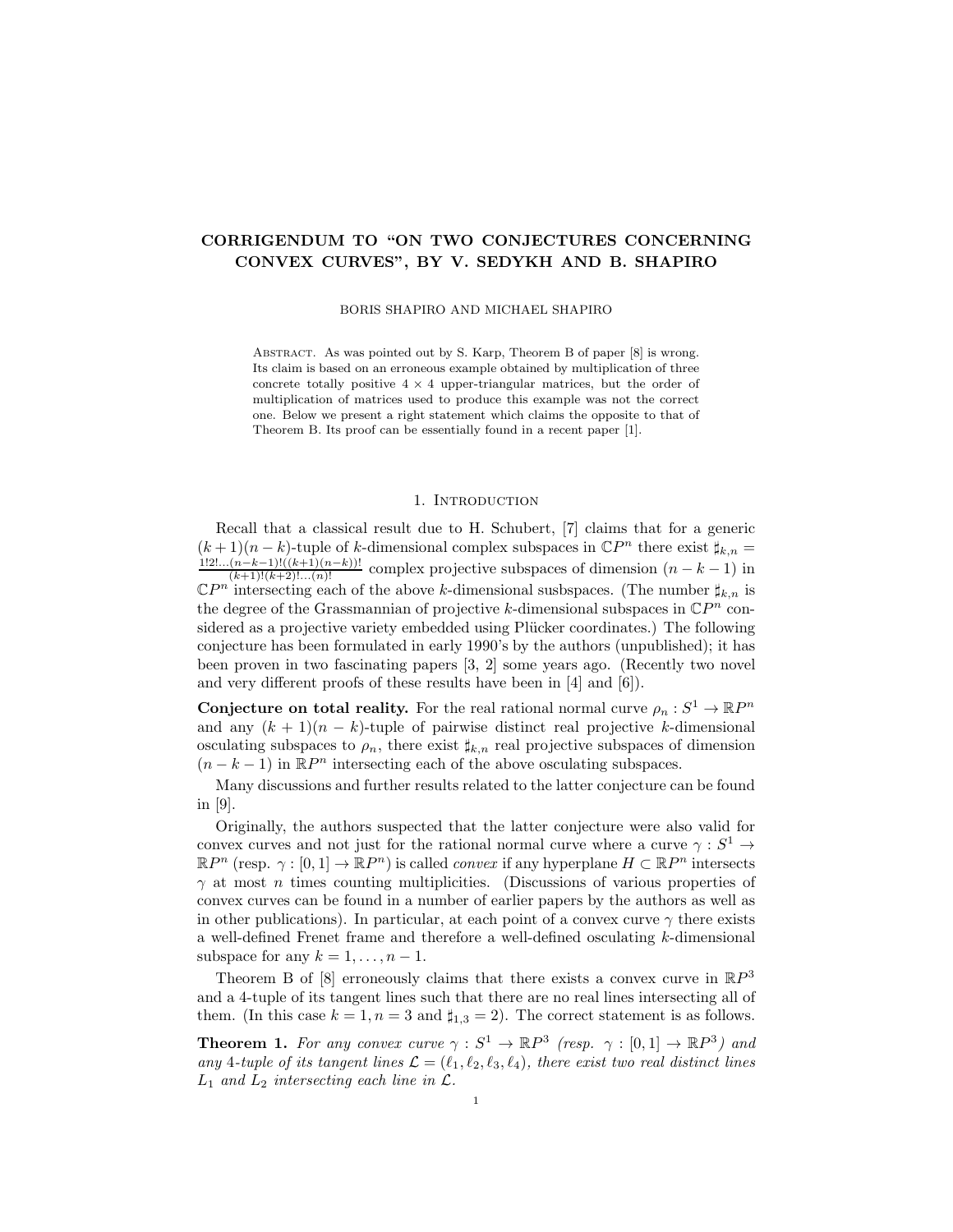In other words, Theorem 1 claims that total reality conjecture is valid in the special case  $k = 1, n = 3$  for convex curves as well. Its proof follows straight forwardly from the next result of [1]. (We want to thank S. Karp for providing us the formulation and the proof of this statement.)

**Theorem 2.** Let  $W_i$ ,  $i = 1, 2, 3, 4$  be  $4 \times 2$  real matrices, such that the  $4 \times 8$  matrix formed by concatenating  $W_1, W_2, W_3$ , and  $W_4$  has all its  $4 \times 4$  minors positive. Then regarding each  $W_i$  as an element of the real Grassmannian  $Gr_{2,4}(\mathbb{R})$ , there exist two distinct  $U \in Gr_{2,4}(\mathbb{R})$  such that  $U \cap W_i \neq \emptyset$  for  $i = 1, 2, 3, 4$ .

*Proof.* Let  $A := [W_1 \ W_2 \ W_3 \ W_4]$  be the  $4 \times 8$  matrix formed by concatenating  $W_1, W_2, W_3$ , and  $W_4$ . After acting on  $\mathbb{R}^4$  by an element of a  $GL_4(\mathbb{R})$  with positive determinant, we may assume that  $A = [XY]$ , where X is a  $4 \times 4$  totally positive matrix and

$$
Y = \begin{pmatrix} 0 & 0 & 0 & -1 \\ 0 & 0 & 1 & 0 \\ 0 & -1 & 0 & 0 \\ 1 & 0 & 0 & 0 \end{pmatrix}
$$

Then  $X = [W_1 \ W_2]$  and  $Y = [W_3 \ W_4]$ . Set

$$
U := \begin{pmatrix} 1 & 0 \\ -x & 0 \\ 0 & -1 \\ 0 & y \end{pmatrix} \quad (x, y \in \mathbb{R}).
$$

Then inside  $Gr_{2,4}(\mathbb{R})$ , we have  $U \cap W_3 \neq \emptyset$  and  $U \cap W_4 \neq \emptyset$ . Also, we have  $U \cap W_1 \neq \emptyset$  and  $U \cap W_2 \neq \emptyset$  if and only if

$$
det[W_1 U] = 0
$$
 and  $det[W_2 U] = 0$ .

These conditions give the following two equations:

$$
\Delta_{13,12}xy + \Delta_{14,12}x + \Delta_{23,12}y + \Delta_{24,12} = 0
$$
 and  $\Delta_{13,34}xy + \Delta_{14,34}x + \Delta_{23,34}y + \Delta_{24,34} = 0$ , where  $\Delta_{I,J}$  denotes the determinant of the submatrix of X in rows I and columns J. Using the second equation to solve for y in terms of x and substituting into the first equation, we obtain a quadratic equation in x whose discriminant equals

$$
D = (\Delta_{13,12}\Delta_{24,34} - \Delta_{24,12}\Delta_{13,34} - \Delta_{14,12}\Delta_{23,34} + \Delta_{23,12}\Delta_{14,34})^2
$$
  
-4( $\Delta_{13,12}\Delta_{14,34} - \Delta_{14,12}\Delta_{13,34})(\Delta_{23,12}\Delta_{24,34} - \Delta_{24,12}\Delta_{23,34}).$ 

To settle Theorem 2 it suffices to show that under our assumptions  $D > 0$ .

Since  $X$  is totally positive, by the LoewnerWhitney theorem [5, 10] we can write

$$
X = \begin{pmatrix} 1 & 0 & 0 & 0 \\ g+j+l & 1 & 0 & 0 \\ hj+hl+kl & h+k & 1 & 0 \\ ikl & ik & k & 1 \end{pmatrix} \cdot \begin{pmatrix} m & 0 & 0 & 0 \\ 0 & n & 0 & 0 \\ 0 & 0 & o & 0 \\ 0 & 0 & 0 & p \end{pmatrix} \cdot \begin{pmatrix} 1 & f+d+a & ab+ae+de & abc \\ 0 & 1 & b+e & bc \\ 0 & 0 & 1 & c \\ 0 & 0 & 0 & 1 \end{pmatrix}
$$

where  $a, \ldots, p > 0$ . Then we calculate

$$
D = m^2 n^2 (FG + H^2),
$$

where

 $F = acehijmo + acehilmo + 2cdehijmo + cdehilmo + abhjmp + abhlmp + abklmp+$ aehjmp+aehlmp+aeklmp+cehino+dehjmp+dehlmp+deklmp+bhnp+2bknp+ehnp+eknp,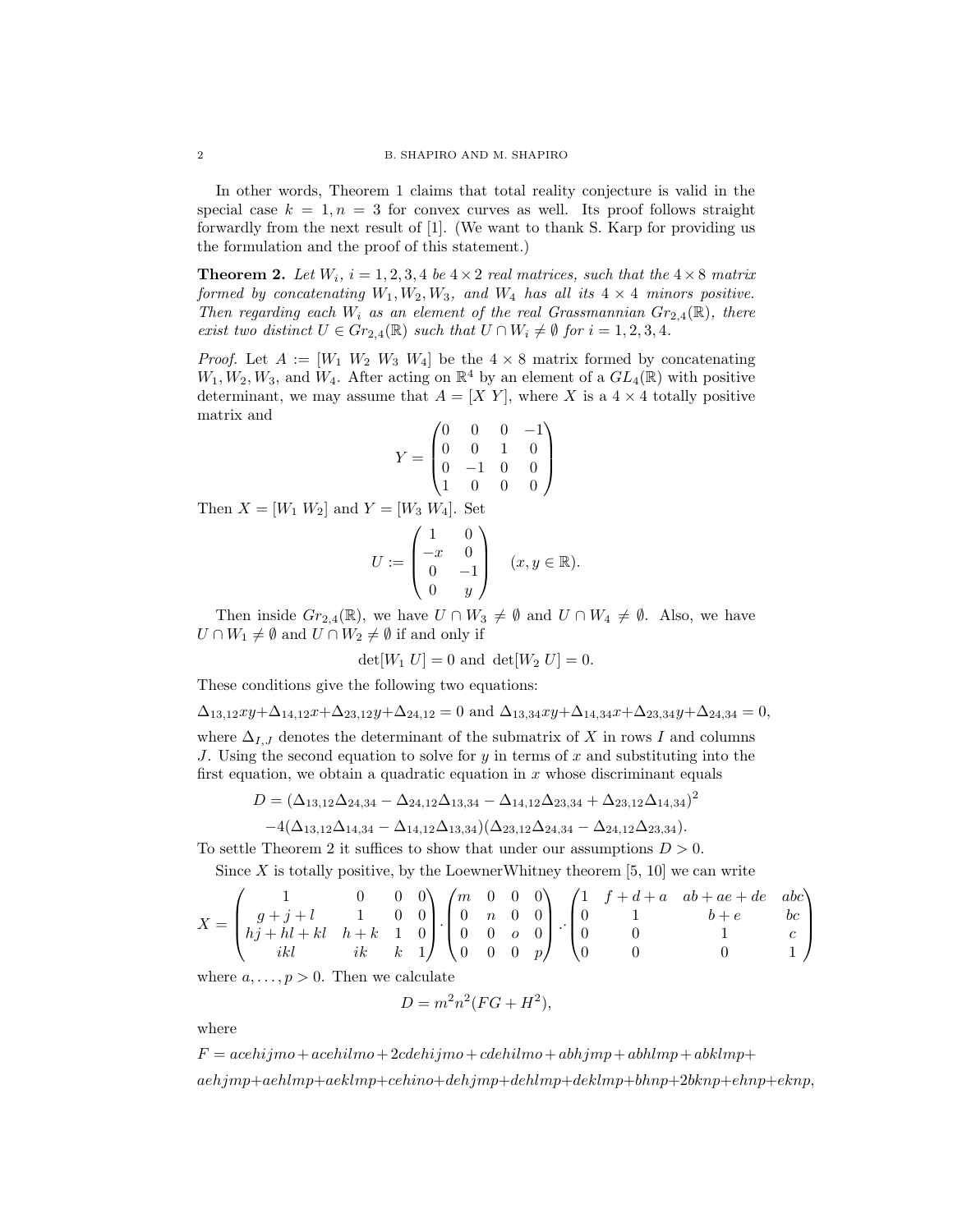# $G = acehijmo+acehilmo+cdehilmo+abhjmp+abhlmp+abklmp+achjmp+achlmp+$  $aeklmp + cehino + dehimp + dehlmp + deklmp + bhnp + ehnp + eknp,$

$$
H = bknp - cdehijmo.
$$

Since F and G are positive in case when  $a, \ldots, p > 0$  we get that  $D > 0$ .

In order to deduce Theorem 1 from Theorem 2 we need the following Lemma.

**Lemma 3.** For any convex curve  $\gamma : S^1 \to \mathbb{R}P^3$  (resp.  $\gamma : [0,1] \to \mathbb{R}P^3$ ) and any 4-tuple of its tangent lines  $\mathcal{L} = (\ell_1, \ell_2, \ell_3, \ell_4)$ , there exists a basic  $e_1, e_2, e_3, e_4$  in  $\mathbb{R}^4$  where  $\mathbb{R}P^3 = (\mathbb{R}^4 \setminus 0)/\mathbb{R}^*$  and bases in the 2-dimensional subspace  $\tilde{\ell}_1, \tilde{\ell}_2, \tilde{\ell}_3, \tilde{\ell}_4$ of  $\mathbb{R}^4$  covering  $\ell_1, \ell_2, \ell_3, \ell_4$  resp. such that the  $4 \times 2$  matrices  $W_1, W_2, W_3, W_4$  expressing the chosen bases of  $\tilde{\ell}_1, \tilde{\ell}_2, \tilde{\ell}_3, \tilde{\ell}_4$  w.r.t  $e_1, e_2, e_3, e_4$  satisfy the assumptions of Theorem 2.

*Proof.* Notice that given a convex curve  $\gamma : S^1 \to \mathbb{R}P^3$  (resp.  $\gamma : [0,1] \to \mathbb{R}P^3$ ) as above, one can always find its lift  $\tilde{\gamma}: S^1 \to \mathbb{R}^4 \setminus 0$  (resp.  $\tilde{\gamma}: [0,1] \to \mathbb{R}^4 \setminus 0$ ) such that the projectivization map  $\mathbb{R}P^3 = (\mathbb{R}^4 \setminus 0)/\mathbb{R}^*$  sends  $\tilde{\gamma}$  to  $\gamma$ . Since  $\gamma$  is convex, the lift  $\tilde{\gamma}$  satisfies the property that any linear hyperplane  $H \subset \mathbb{R}^4$  intersects  $\tilde{\gamma}$  at most 4 times counting multiplicities.

Now set  $e_j = \tilde{\gamma}^{(j-1)}(0)$ ,  $j = 1, 2, 3, 4$  where  $\tilde{\gamma}^{(s)}$  stands for the derivative of  $\tilde{\gamma}$ of order s considered as a vector function with values in  $\mathbb{R}^4$ . By convexity, the vectors  $e_1, e_2, e_3, e_4$  are linearly independent and therefore form a basis in  $\mathbb{R}^4$ . In what follows we consider coordinates in  $\mathbb{R}^4$  with respect to the basis  $\{e_j\}$ .

The Wronski matrix of  $\tilde{\gamma}$  at  $t = 0$  written in these coordinates coincides with the identity matrix and therefore has determinant 1. In particular, this implies that the determinant of the  $4 \times 4$  matrix whose rows are given by the coordinates of a 4-tuple of vectors  $\tilde{\gamma}(\delta_i)$  in the latter basis where  $0 \leq \delta_1 < \delta_2 < \delta_3 < \delta_4 < \delta$ with sufficiently small  $\delta$  is positive. Furthermore, by definition of convexity, the determinant of the  $4 \times 4$  matrix with rows  $\tilde{\gamma}(\theta_i)$ ,  $i = 1, 2, 3, 4$  does not vanish for any 4-tuple  $0 \le \theta_1 < \theta_2 < \theta_3 < \theta_4 \le 1$ . Thus, this determinant is positive since its value is close to 1 for sufficiently small  $\theta_i$ 's.

Thus all  $4 \times 4$  minors of the matrix  $U = (U_{i,j})_{1 \leq i \leq 8}$ , where  $U_{i,j} = \tilde{\gamma}_j(t_i)$  are positive for any choice  $0 \leq t_1 < t_2 < t_3 < t_4 < t_5 < t_6 < t_7 < t_8 \leq 1$ . Choosing  $0 < t_1 < t_3 < t_5 < t_7 < 1$  arbitrarily, set  $t_{2i} = t_{2i-1} + \varepsilon$  for  $i = 1, 2, 3, 4$  where  $\varepsilon$  is sufficiently small. Notice that  $\tilde{\gamma}(t_{2i}) = \tilde{\gamma}(t_{2i-1}) + \varepsilon \tilde{\gamma}'(t_{2i-1}) + o(\varepsilon)$ .

Now introduce the 8-tuple of vectors  $\mathbf{w}_i$ , where  $\mathbf{w}_{2k-1} = \tilde{\gamma}(t_{2k-1}), k = 1, 2, 3, 4$ , and  $\mathbf{w}_{2k} = \tilde{\gamma}(t_{2k-1}) + \varepsilon \gamma'(t_{2k-1})$ . Define the 8 × 4 matrix  $W = (W_{i,j})$ , where  $W_{ij} = (\mathbf{w}_i)_j$ .

Then for any ordered index set  $I = \{1 \leq i_1 < i_2 < i_3 < i_4 \leq 8\}$ , let  $U_I$  and  $W_I$ denote the determinants of submatrices of U and W respectively formed by rows indexed by I.

Define  $\varkappa_k = \begin{cases} 1, & \text{if } \{2k-1, 2k\} \subset I \\ 0, & \text{otherwise} \end{cases}$ 1, if  $\{2k-1, 2k\} \subset I$ , and  $\varkappa_I := \sum_{k=1}^4 \varkappa_k$ .<br>0, otherwise.

Obviously,  $W_I = O(\varepsilon^{i} \omega_I)$  and  $U_I = W_I + o(\varepsilon^{i} \omega_I)$ . As we have noticed above,  $U_I$ 's are positive for all index sets I which yields that all  $W_I$ 's are positive as well if  $\varepsilon$  is sufficiently small. It remains to notice that matrix W satisfies the conditions